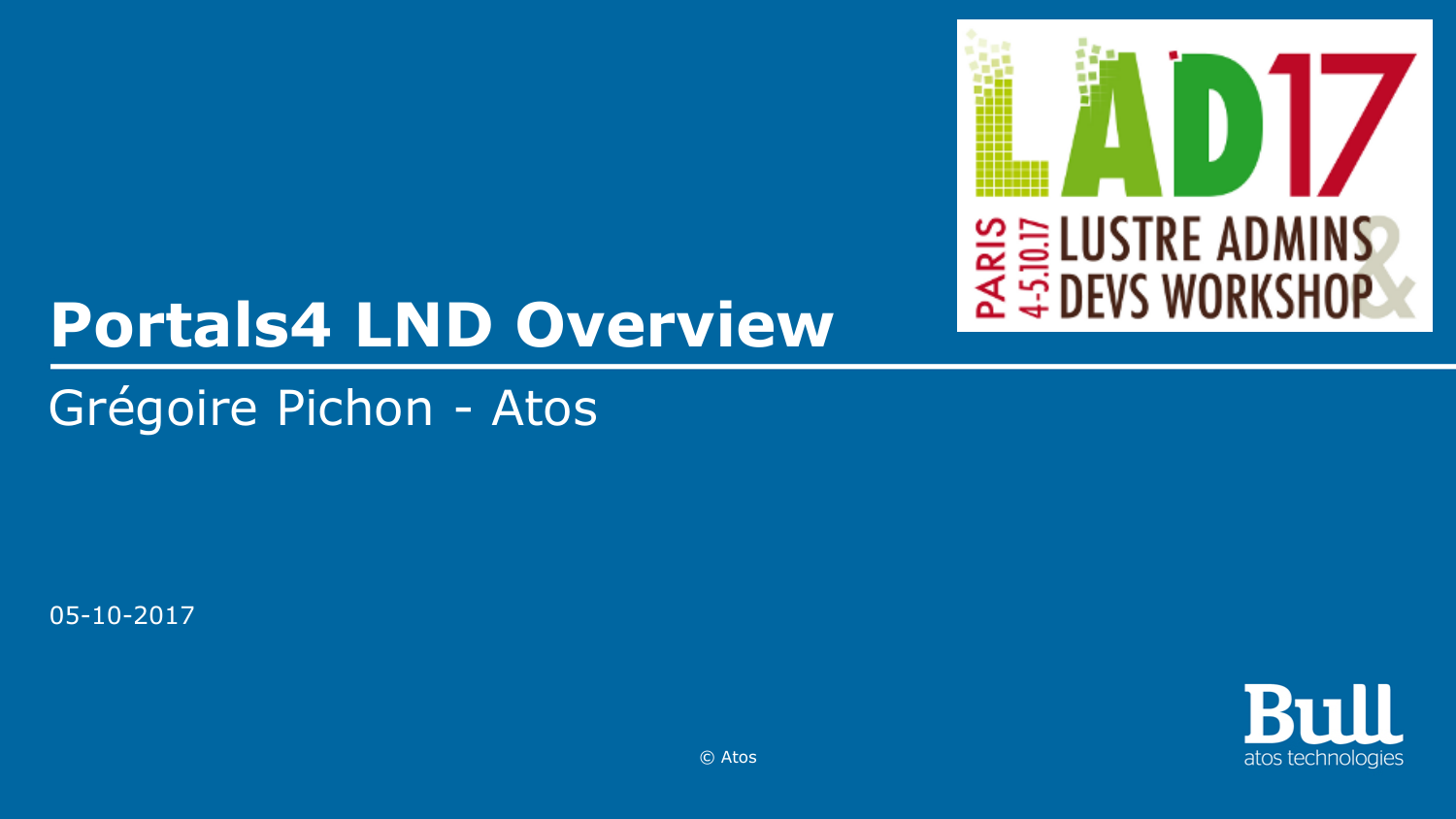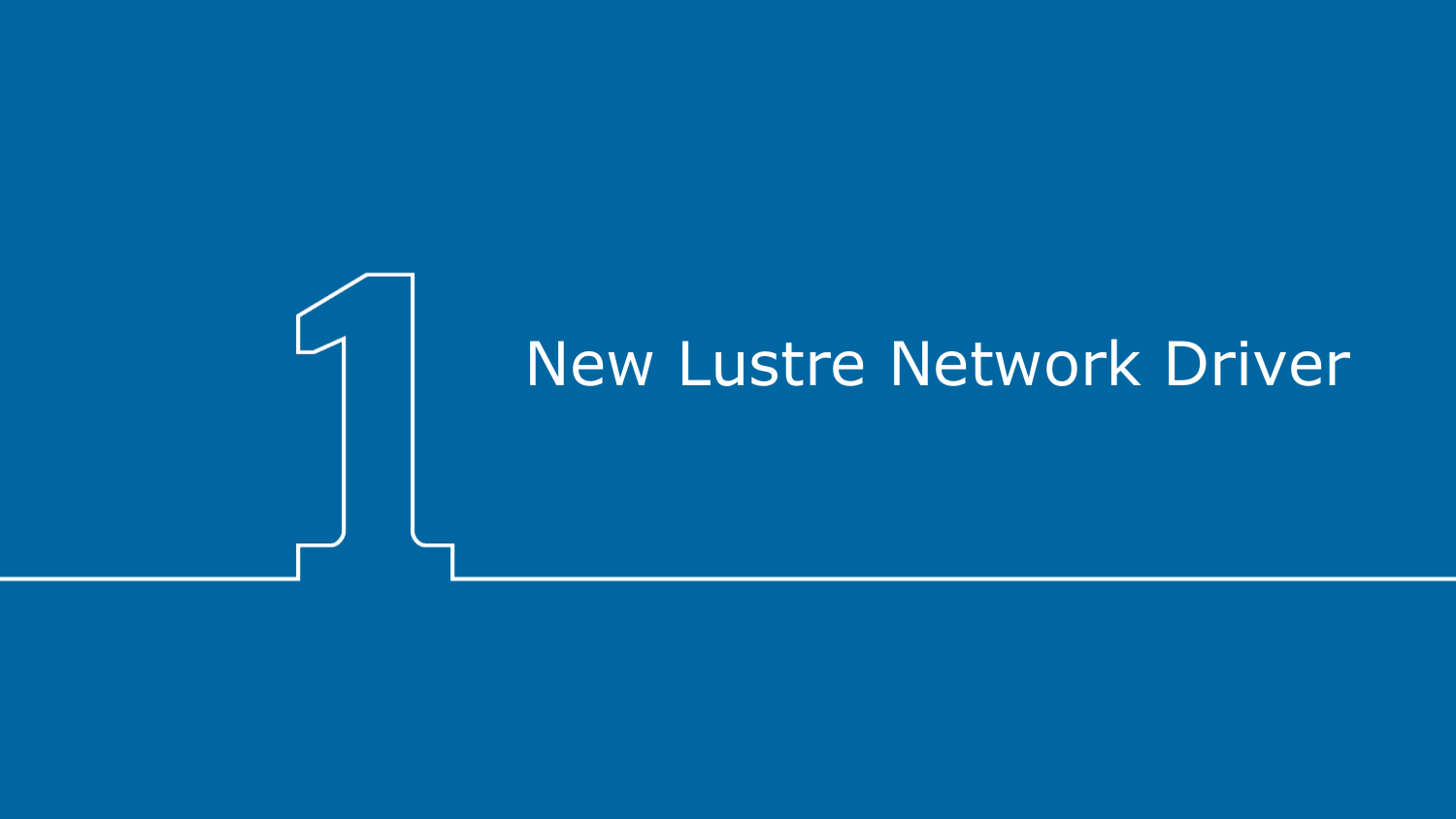## **LNet**

### **Lustre Network layer**

- communication infrastructure
	- between Lustre clients and servers
- ▶ supports many commonly-used network types
	- Infiniband, TCP/IP networks
	- allows routing between networks
- $\blacktriangleright$  key features
	- high availability
	- recovery
- **Lustre Network Driver** 
	- provides support for a particular network type
	- implements LNet-LND api



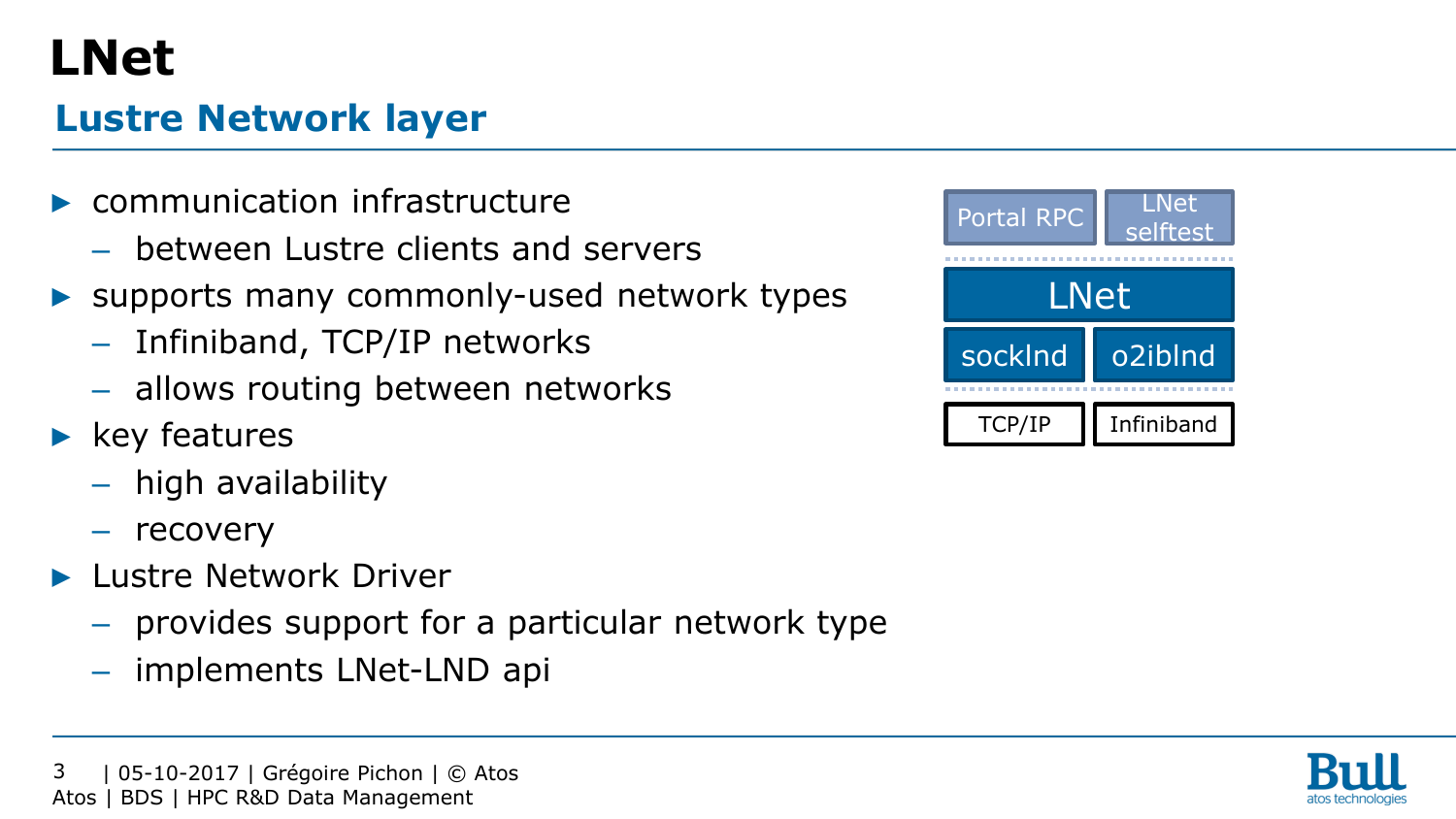## **Portals 4 LND**

### **New Lustre Network Driver**

### ▶ ptl4lnd

- based on Sandia National Laboratories Portals 4 Network Programming Interface
- *LU-8932 lnet: define new network driver ptl4lnd*
- kernel module: kptl4lnd.ko
- network name: ptlf
- network adapter identified by device number

networks=ptlf0(0),ptlf1(1)

- $\blacktriangleright$  hardware
	- **B**ull e**X**ascale **I**nterconnect

 | 05-10-2017 | Grégoire Pichon | © Atos Atos | BDS | HPC R&D Data Management 4





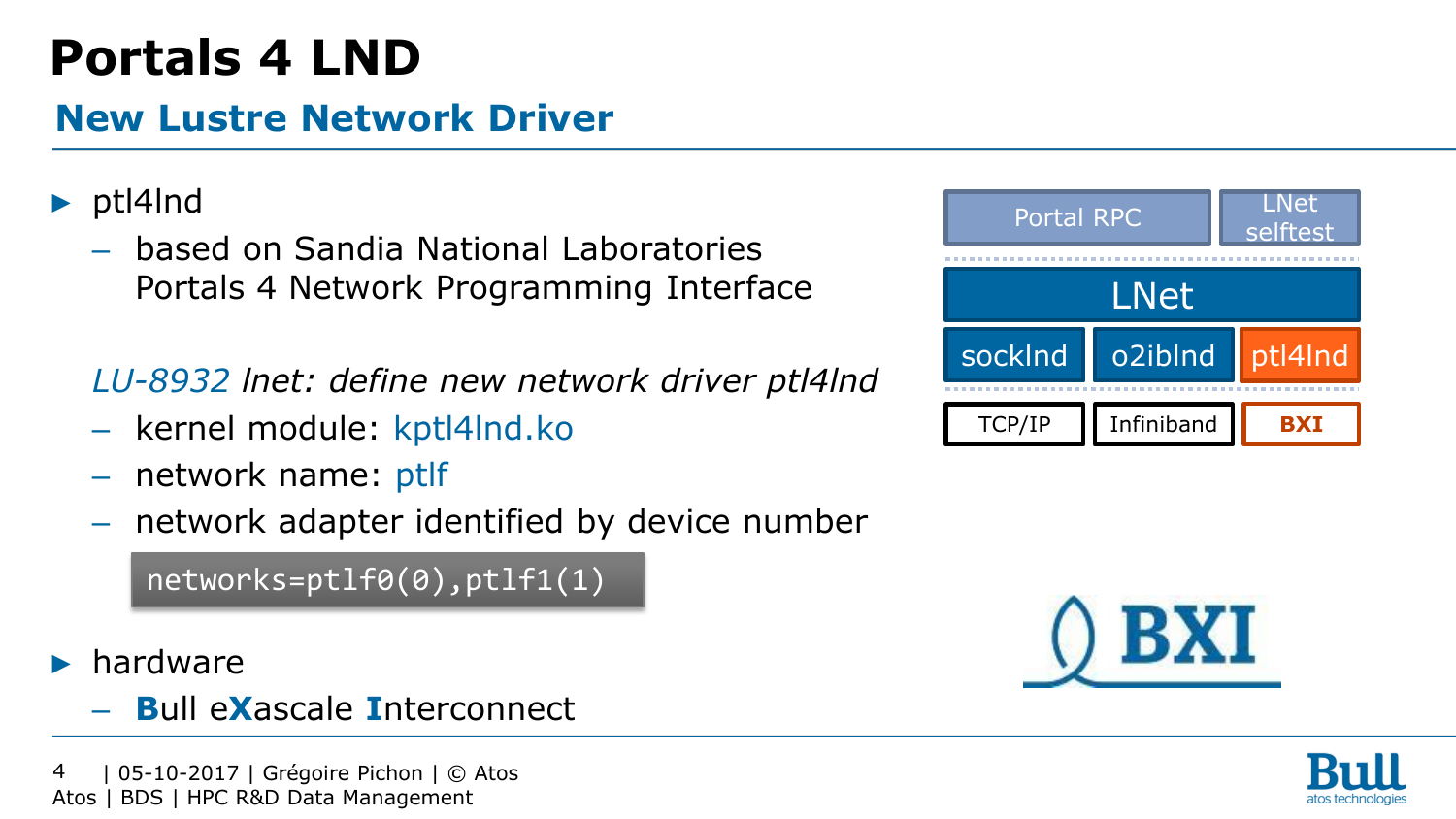## **Portals 4**

### **API for high-performance networking**

#### **Common semantic for MPI and PGAS**

- Target memory descriptors: "persistent" (one-sided ops.) or "use once" (two-sided ops.)
- Rich operations library: Put, Get, Swap, FetchAtomic

### **Full hardware offloading** from the host CPU

- Performance is not impacted by heavy load on the host CPU
- Triggered operations for protocol offloading (collectives, etc.)

### ▶ **Non-connected reliable protocol**

- No connection establishment time
- Constant memory footprint whatever the number of communicators

### ▶ **Unexpected messages aggregation**

N to 1 communications optimization – single buffer for multiple messages





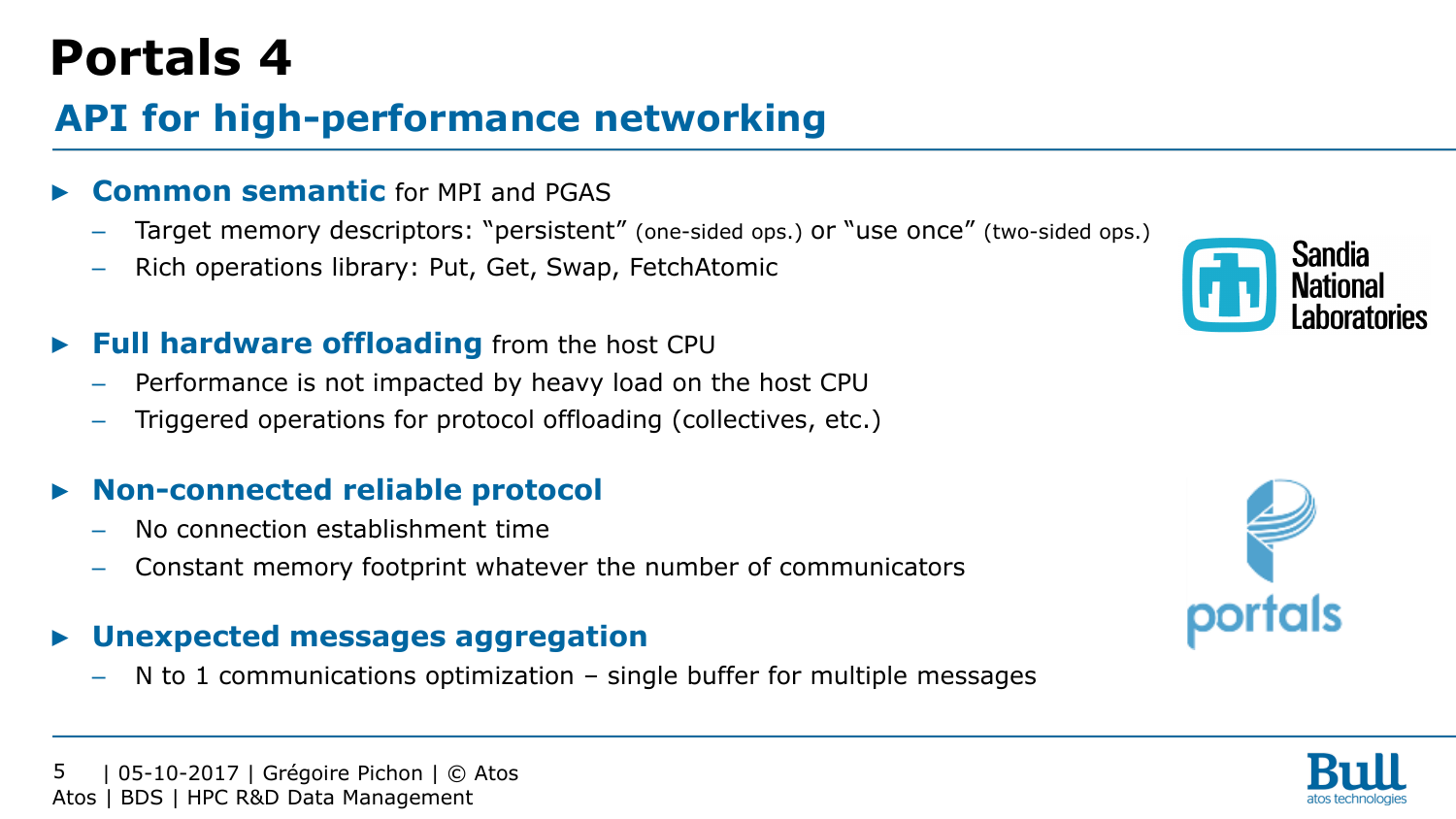### **Portals 4 Communication Model**



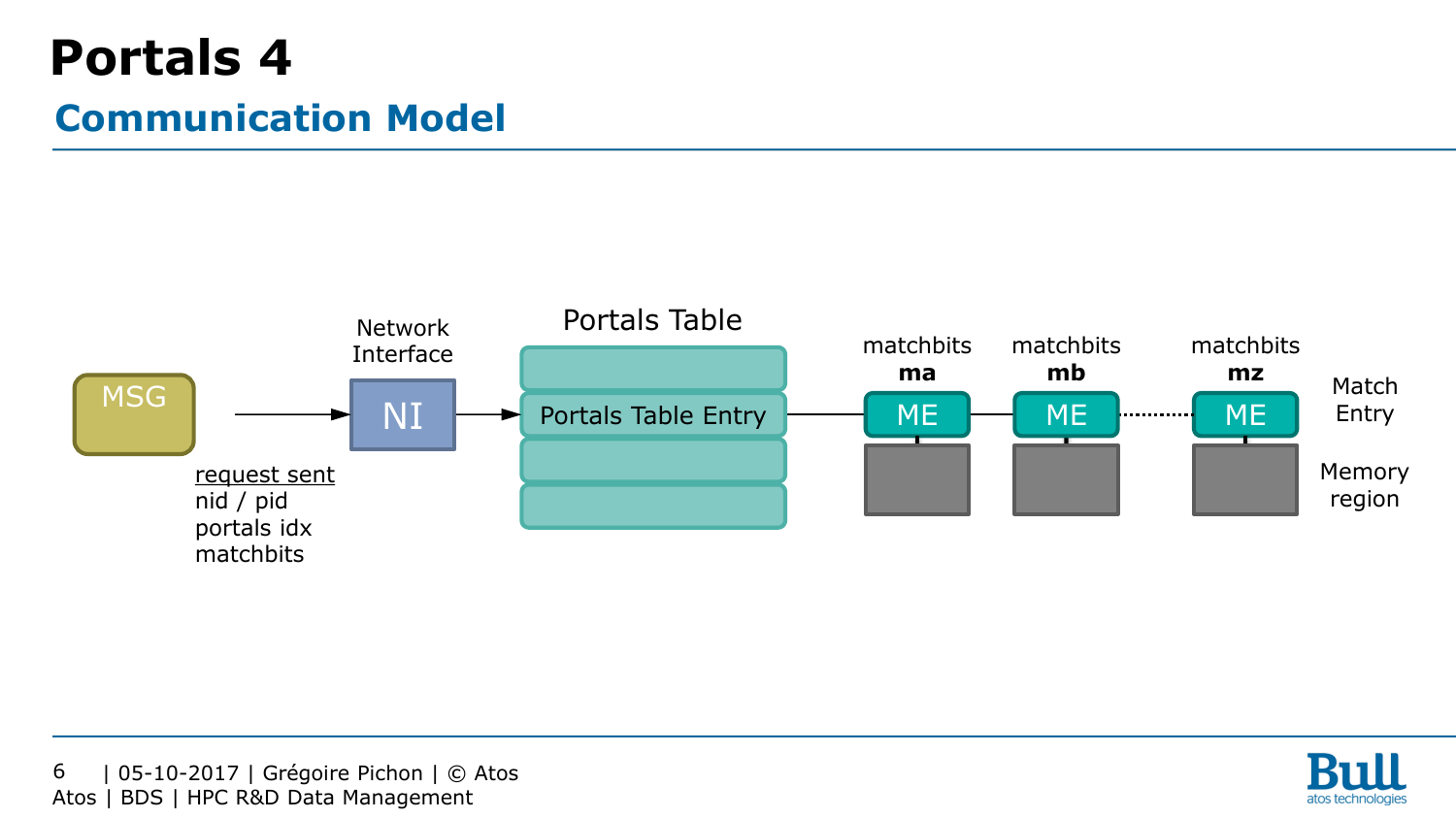## **Ptl4lnd internals**

### **Small data transfer (from node A to node B)**



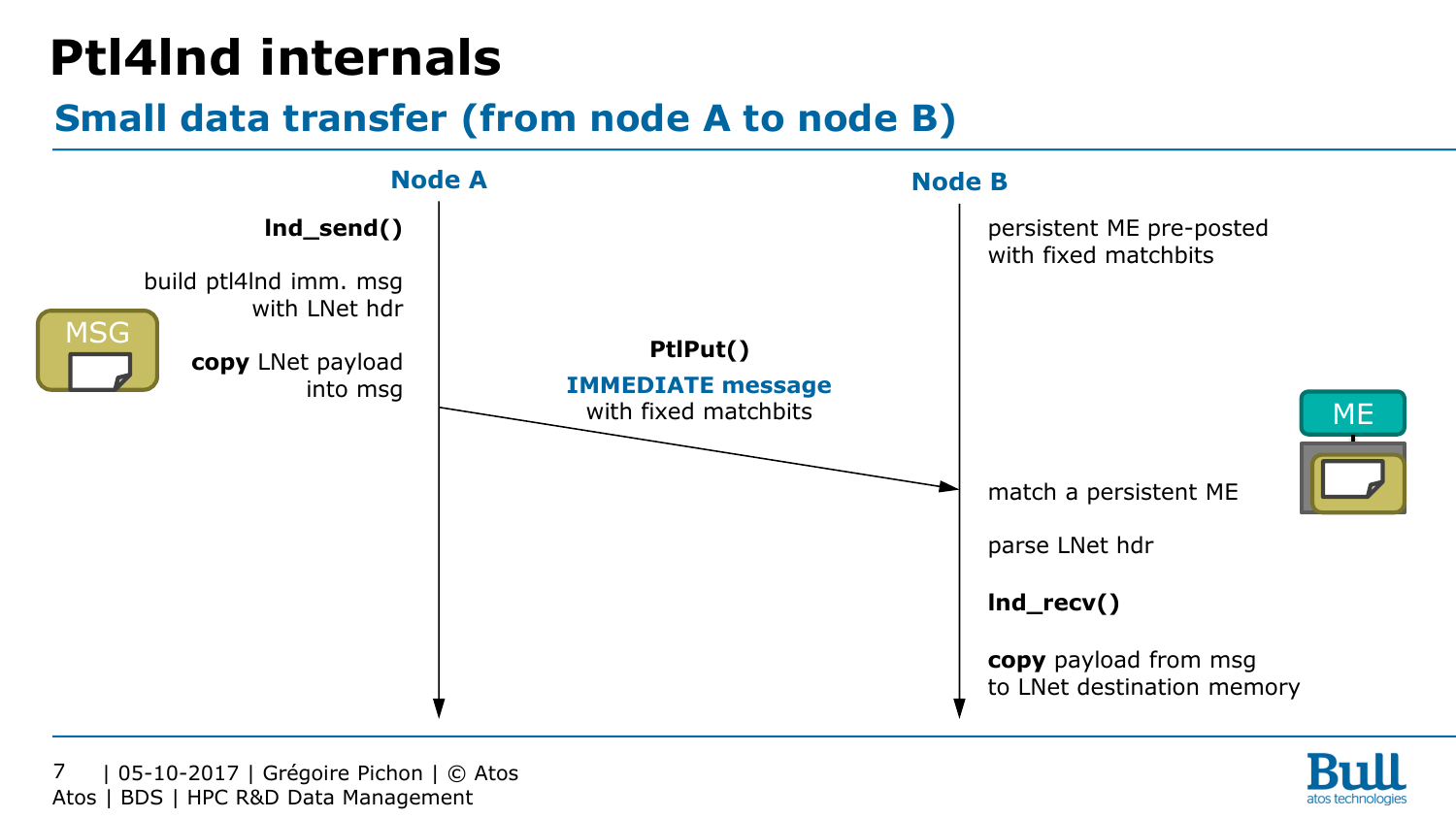### **Ptl4lnd internals**

### **RDMA data transfer (from node A to node B)**



 | 05-10-2017 | Grégoire Pichon | © Atos Atos | BDS | HPC R&D Data Management 8

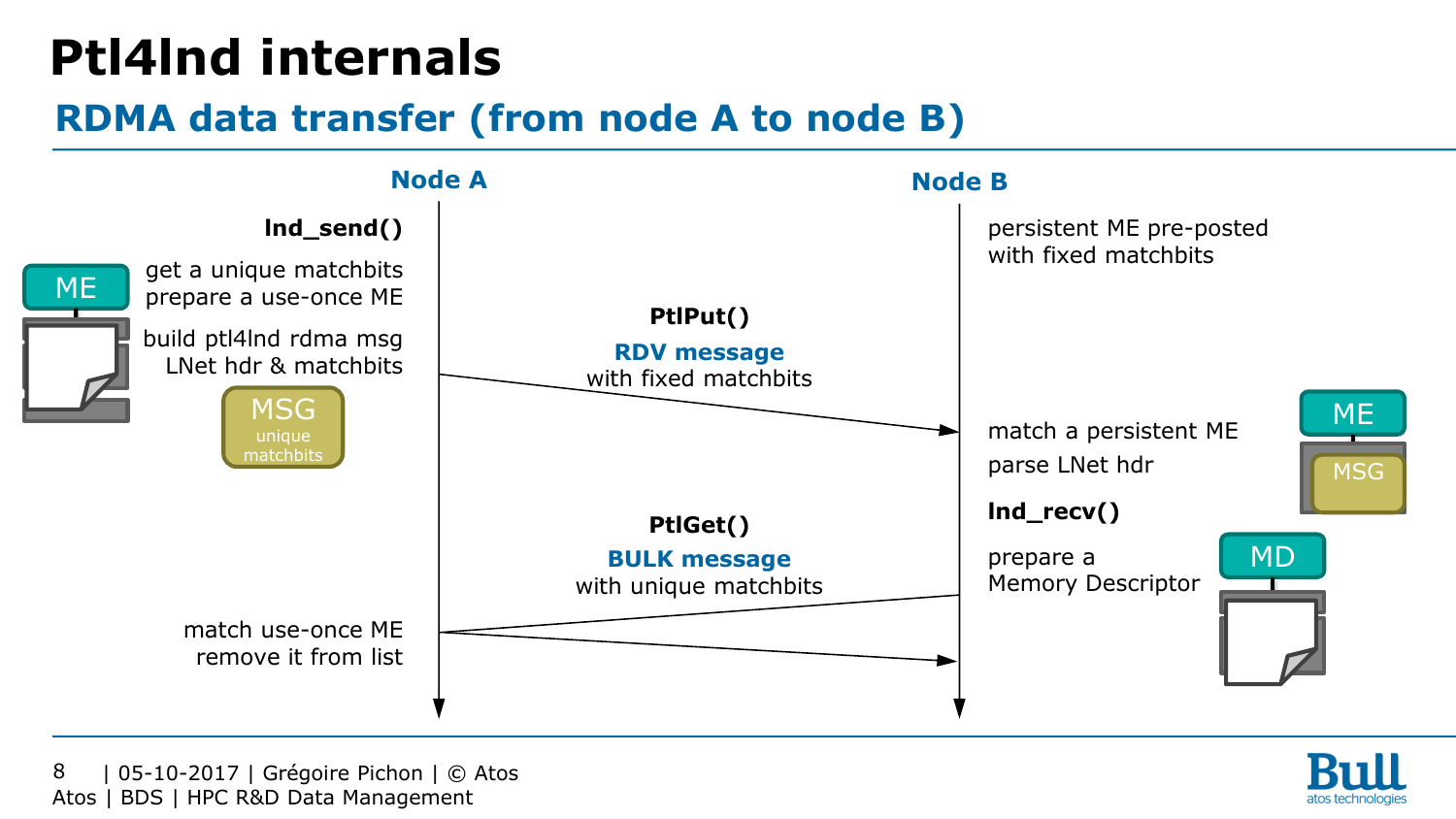## **Ptl4lnd internals**

### **resource management**

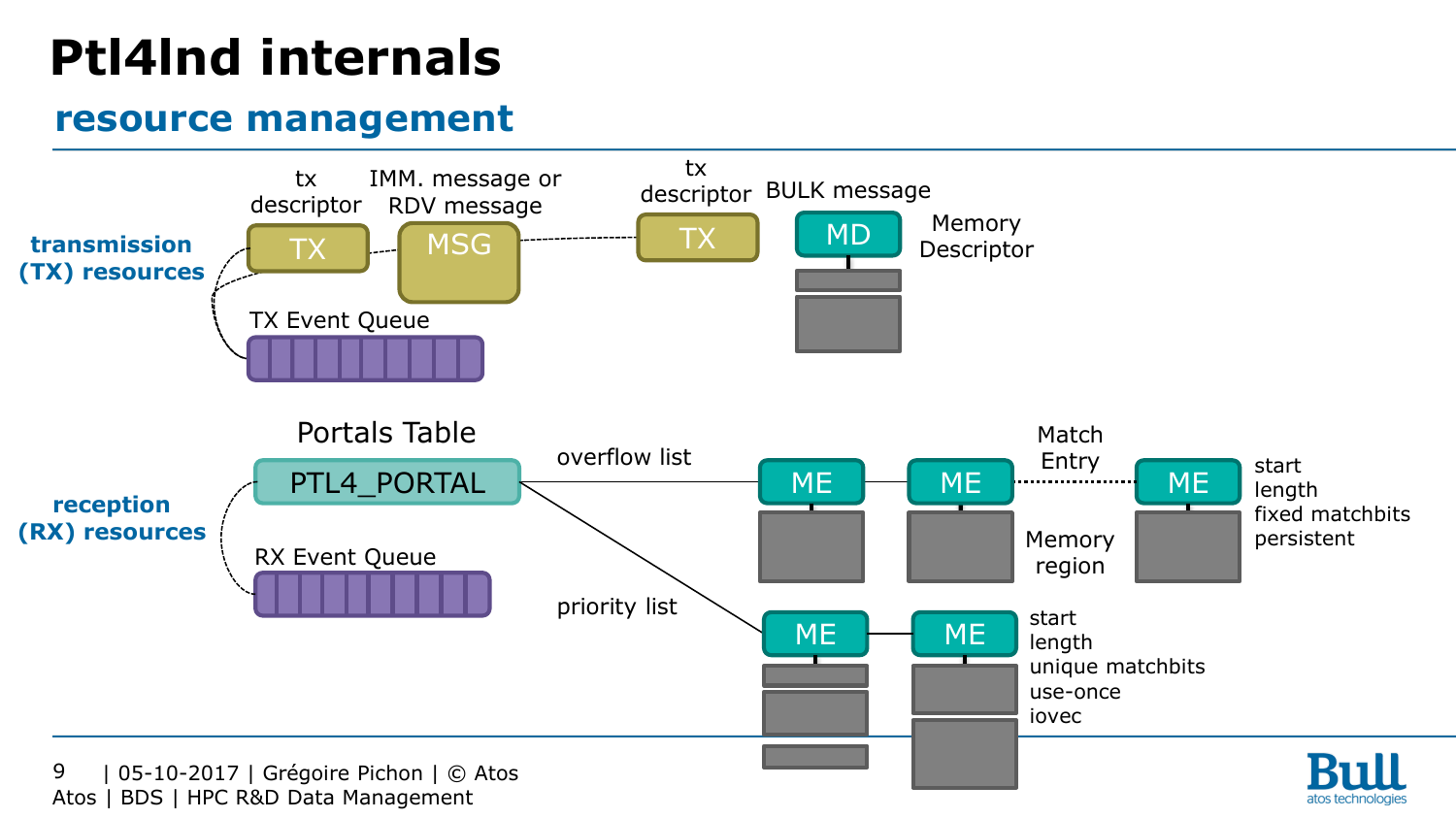## **Ptl4lnd parameters and tuning**

- $\triangleright$  credits (32) and peercredits (8)
	- number of concurrent sends to all and to one peer
	- need uniform setting between cluster nodes
	- higher value allows higher bandwidth but consumes more resources
- checksum (off)
	- check integrity of non-bulk messages
- nscheds  $(2)$ 
	- number of scheduler threads that handle RX buffer, TX finalization, …



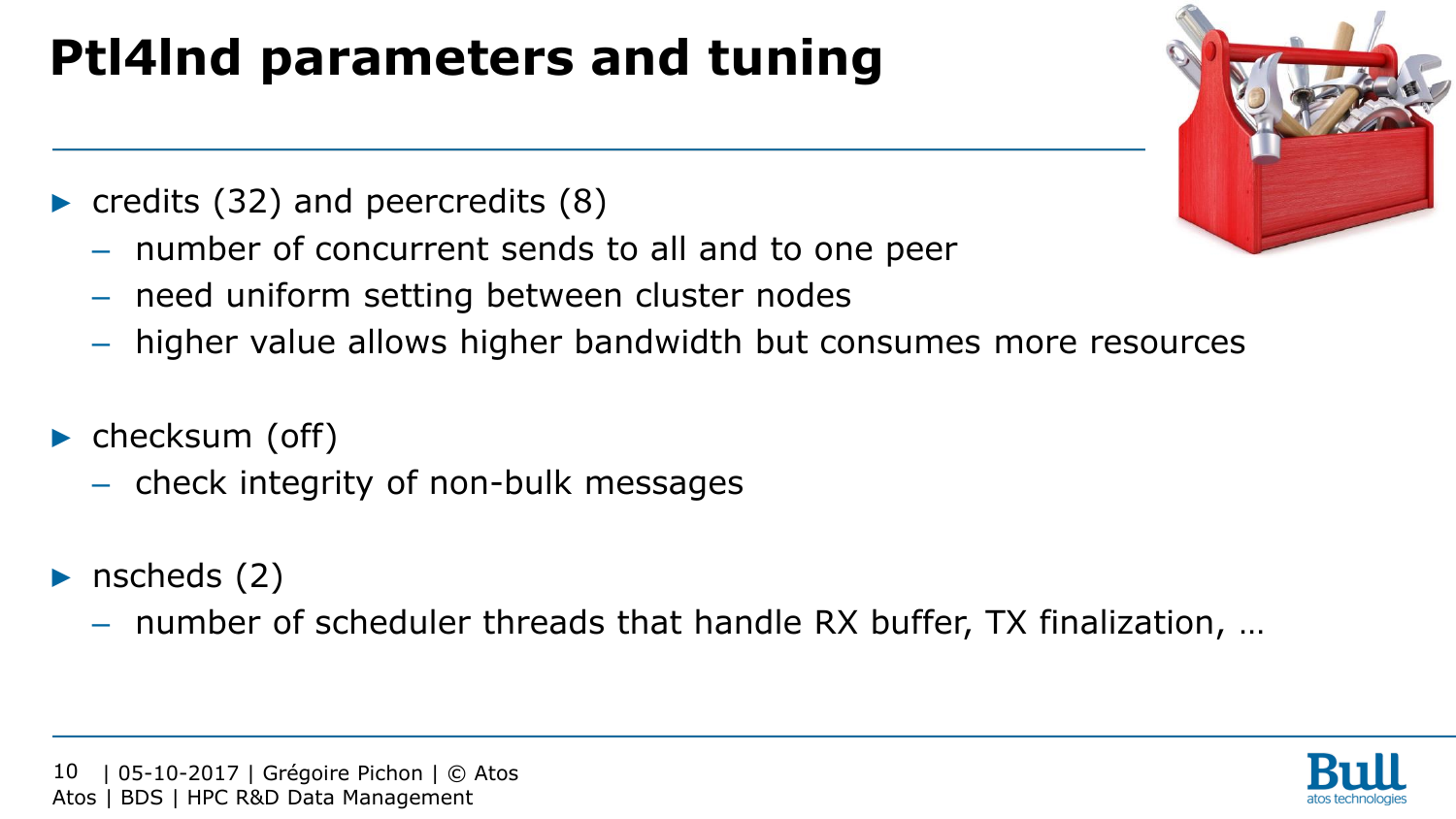## **Ptl4lnd debug and statistics**

- $\blacktriangleright$  slots in event queues
	- number of reserved slots
	- total number of slots
- $\blacktriangleright$  peer status
	- nid-pid, state, credits, alive time
- $\blacktriangleright$  statistics
	- number of TX of different types
- ▶ dump TX and RX states

# cat /sys/kernel/kptl4lnd/0/events tx events: 14 reserved / 65536

| # cat /sys/kernel/kptl4lnd/0/peers |                     |                                                                                   |              |  |  |  |  |  |  |  |
|------------------------------------|---------------------|-----------------------------------------------------------------------------------|--------------|--|--|--|--|--|--|--|
|                                    |                     | <nid>:<pid>   <state>   <credits>   <alive></alive></credits></state></pid></nid> |              |  |  |  |  |  |  |  |
| 24:9                               |                     | $ACTIVE$ 8 / 1 + 7                                                                | 253s         |  |  |  |  |  |  |  |
| 25:9                               | II ACTIV <u>E '</u> | $8 / 3 + 5$                                                                       | $\vert$ 212s |  |  |  |  |  |  |  |

| # cat /sys/kernel/kptl4lnd/0/stats |  |  |  |  |                                |  |  |  |
|------------------------------------|--|--|--|--|--------------------------------|--|--|--|
|                                    |  |  |  |  | PUT GET IMM NOOP HELL NAK BULK |  |  |  |
|                                    |  |  |  |  | tx 3 0 23 1 0 0                |  |  |  |

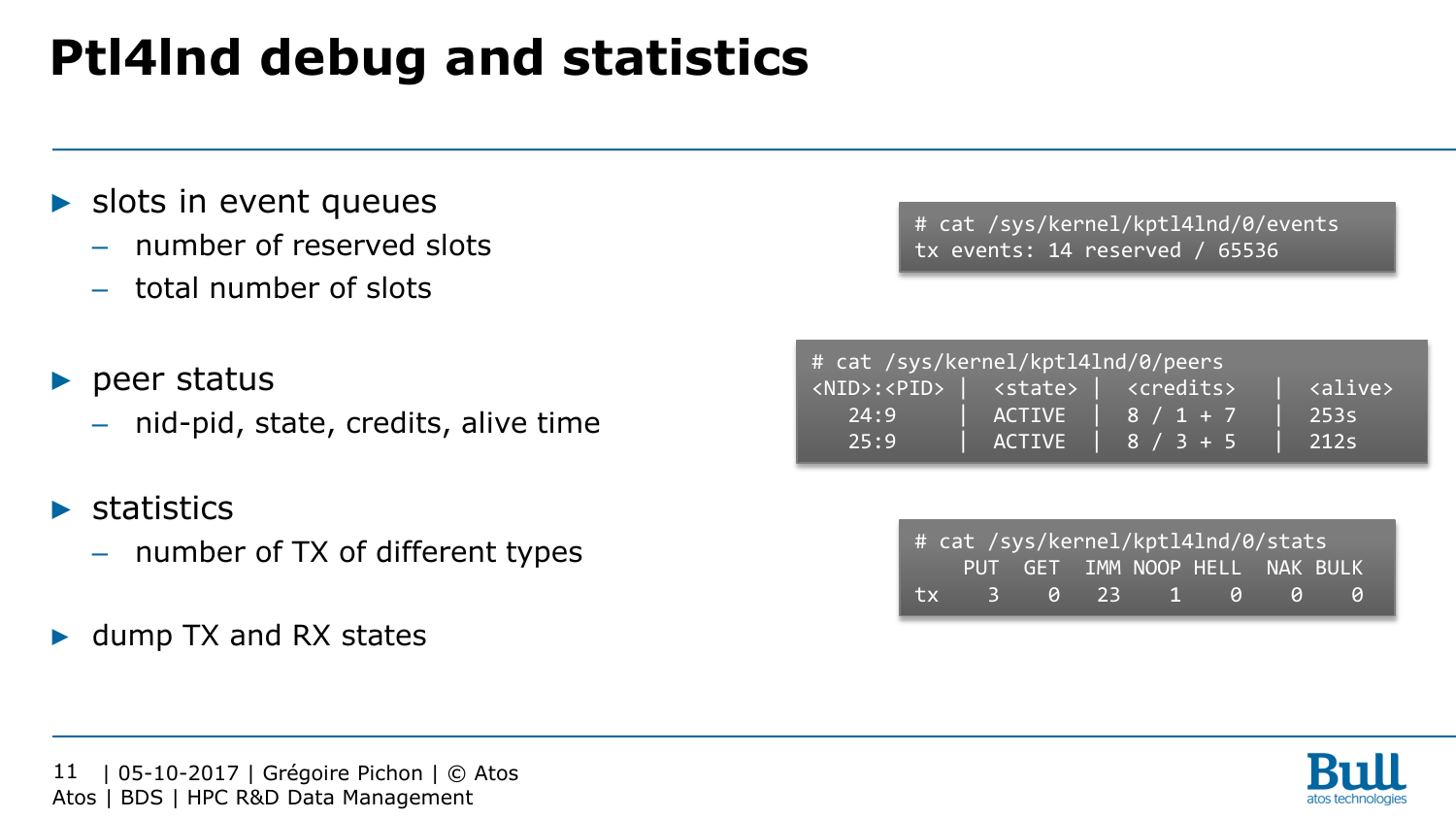## **Ptl4lnd performance achievements**

### **LNet performance**

**LNet Selftest – brw**



 | 05-10-2017 | Grégoire Pichon | © Atos Atos | BDS | HPC R&D Data Management 12

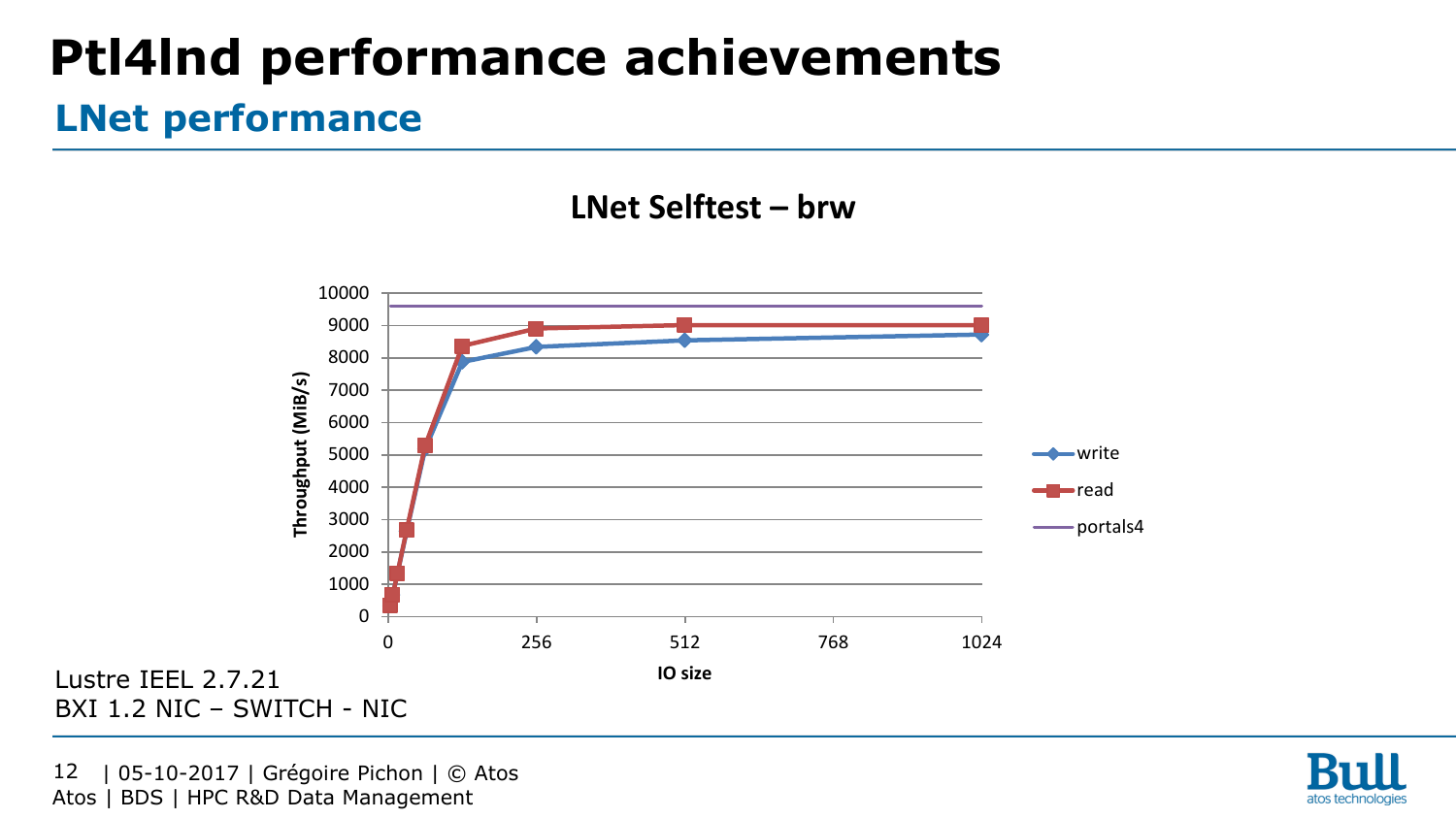## **Ptl4lnd performance achievements**

### **Lustre performance**





 | 05-10-2017 | Grégoire Pichon | © Atos Atos | BDS | HPC R&D Data Management 13



WORK IN PROGRESS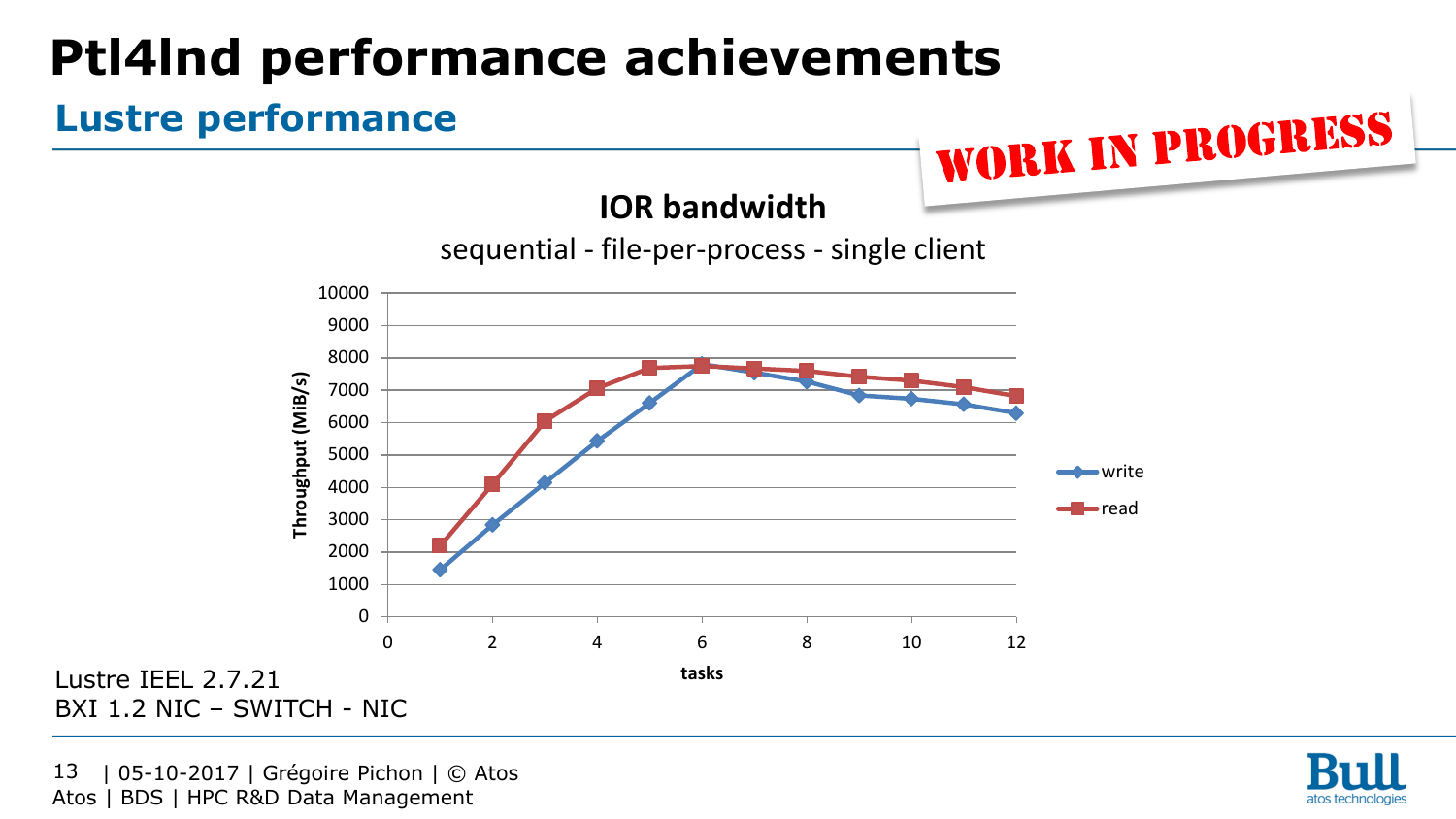## **Ptl4lnd development**

### **Next steps**

- ▶ Finalize LND code
	- perform some optimizations
	- handle remaining corner cases
- Ensure compatibility with recent LNet changes
	- currently runs on Lustre IEEL 2.7.21
	- build and test on Lustre master
- ▶ **Push code to the Lustre community**



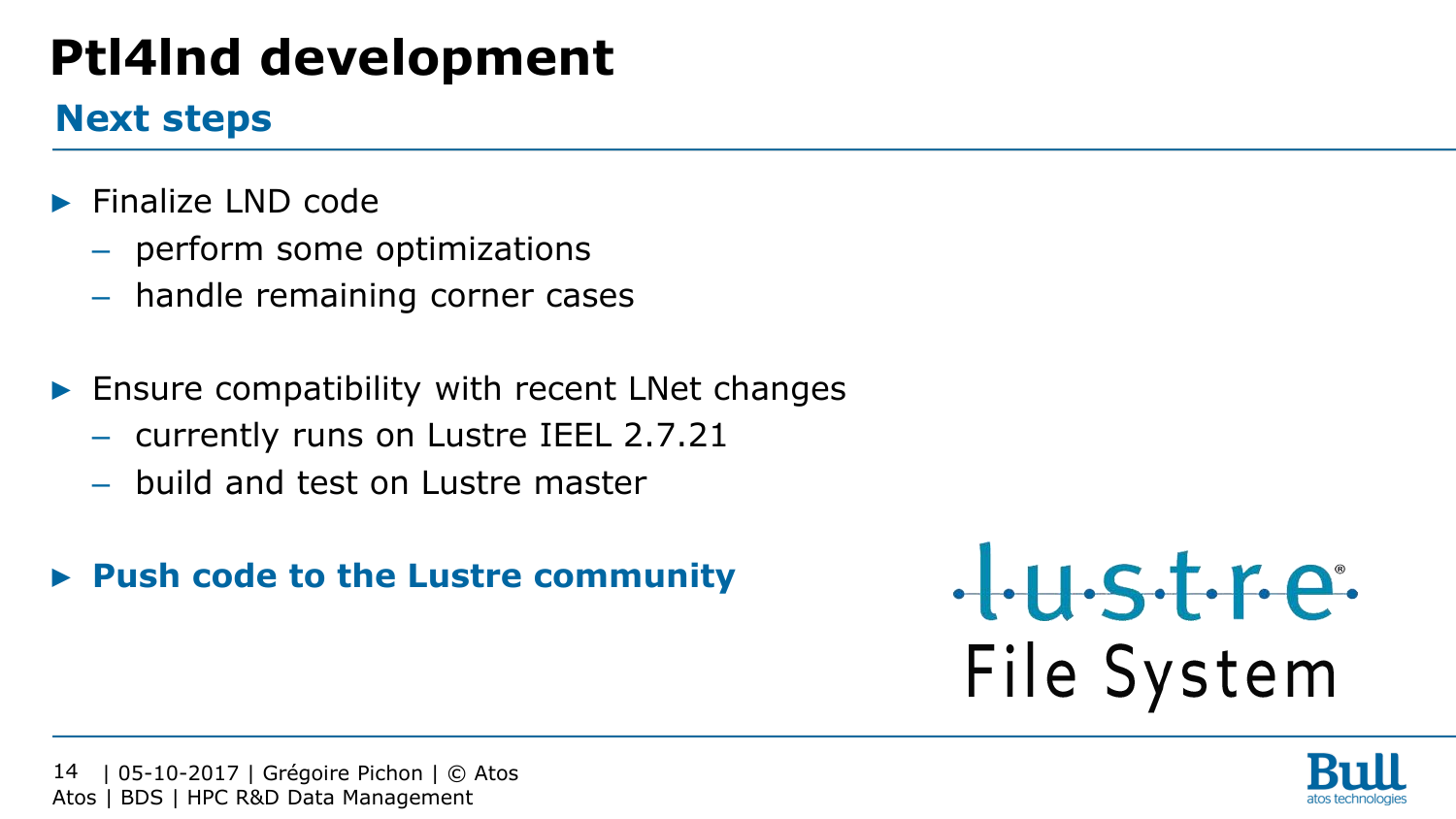# Development Challenges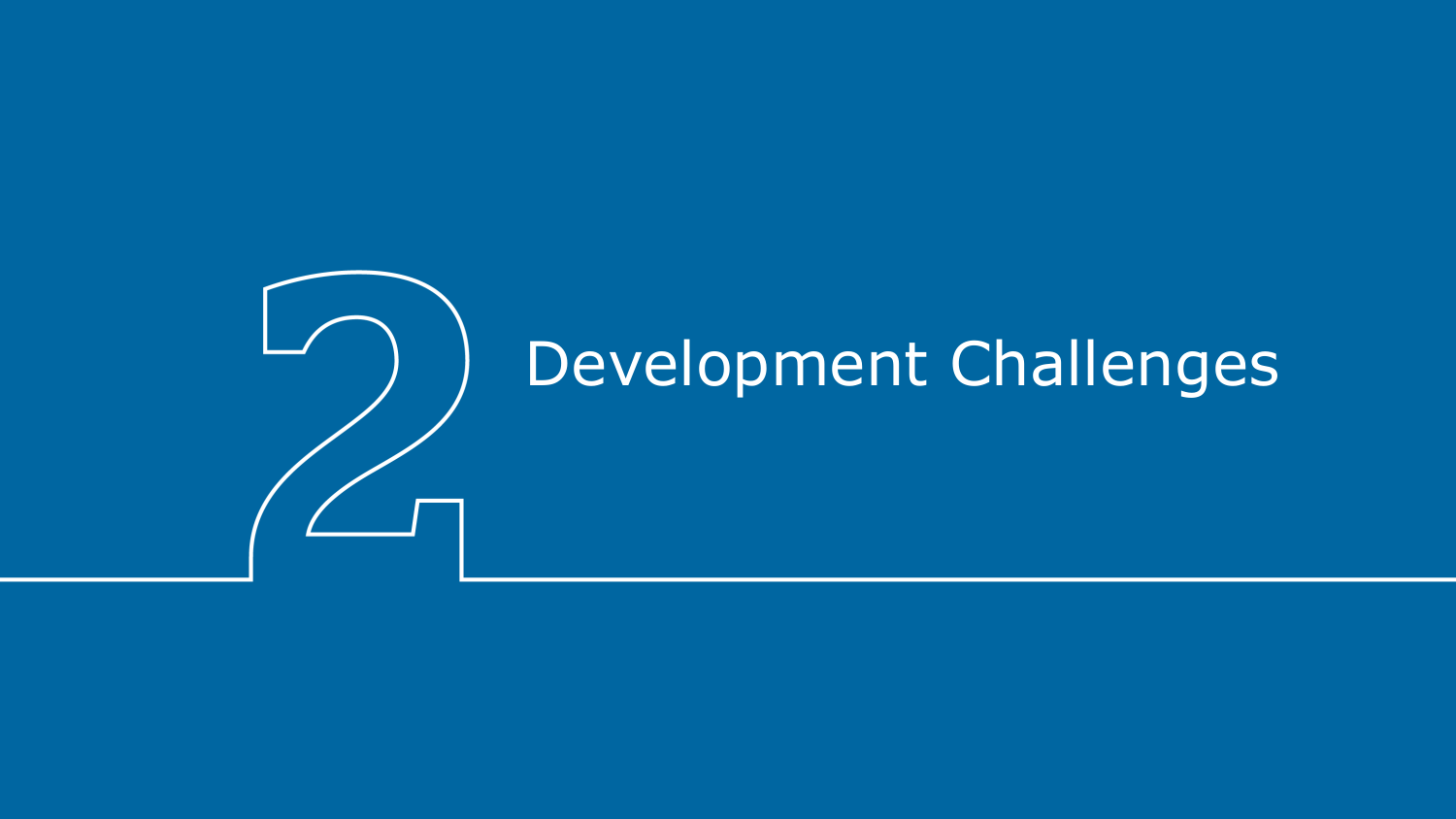## **LNet – LND interface**

### **looks simple …**

- ▶ register to LNet
	- lnet\_register\_lnd()
	- $-$  lnet unregister lnd()
- ▶ provide a lnet lnd structure
	- lnd id (SOCKLND, O2IBLND, LOLND, GNILND, PTL4LND)
	- startup/shutdown network communication on the network interface
	- send/receive LNet message on the network interface
	- notification /query on peer health / aliveness
	- control commands
- ▶ use LNet callbacks
	- lnet\_parse(), lnet\_finalize(), lnet\_set-reply\_msg\_len(), …



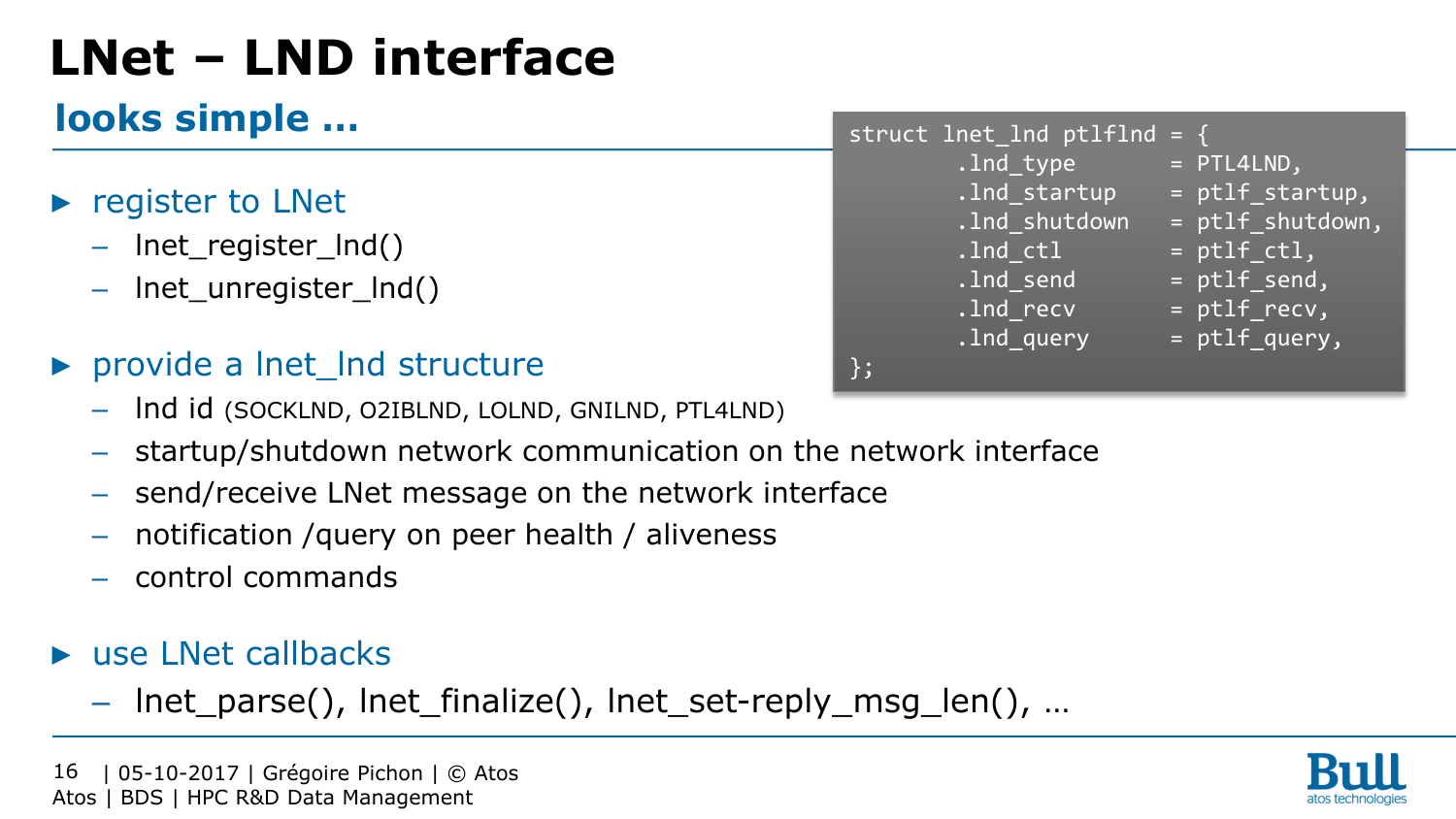## **LNet – LND interface**

### **… but still some interrogations**

- $\blacktriangleright$  lack of documentation
	- routine semantic
		- when should a LND call lnet\_notify()?
		- what LNet callbacks should/shall a LND use ?
	- parameters description
	- call context

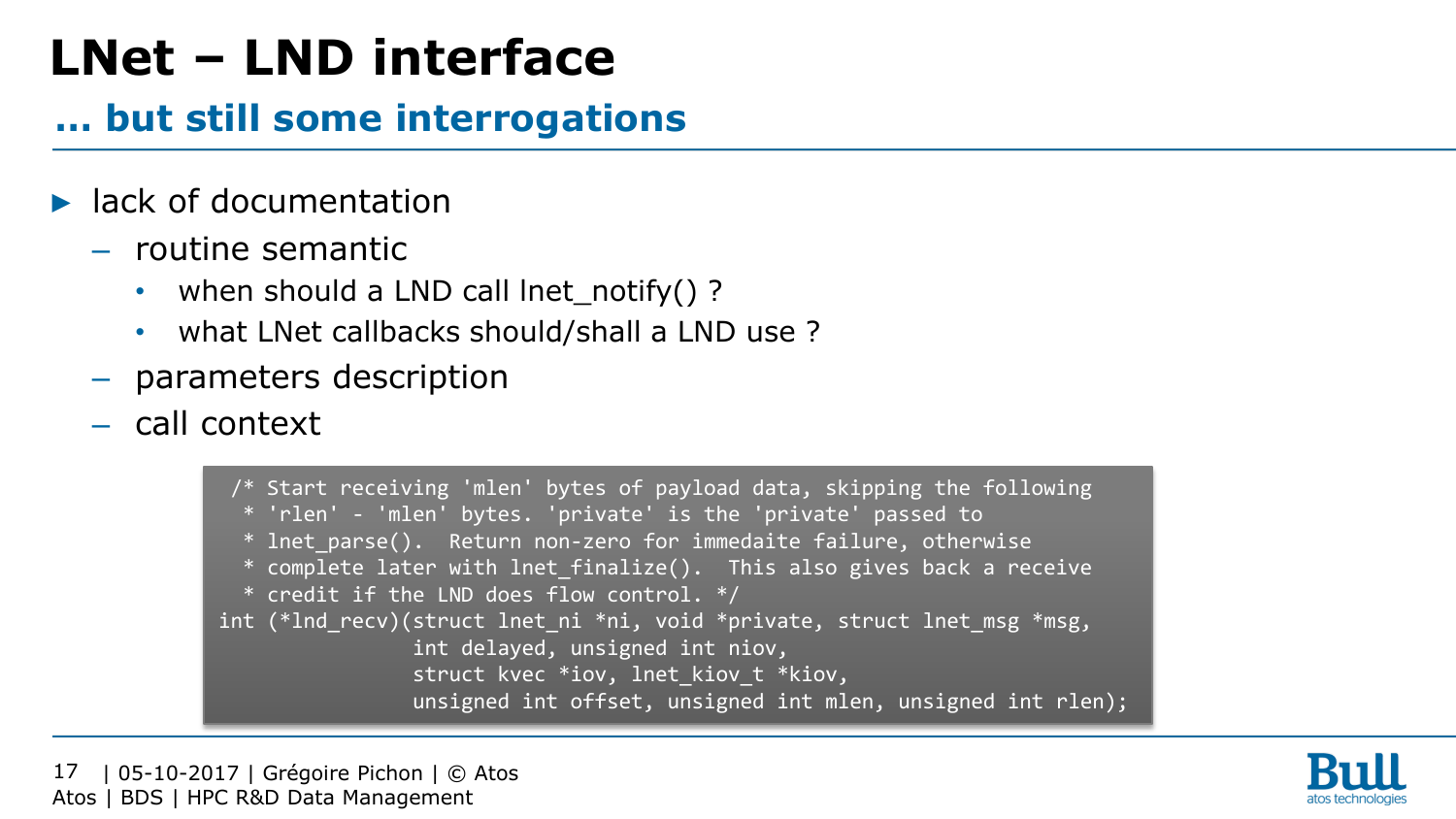## **Tests and bringup**

▶ LNet selftest is not convenient for LNet debugging or LND bringup

- test infrastructure is setup with … LNet messages
- not designed to perform 1 LNetPut() or LNetGet() operation
- cannot test
	- specific (exotic) memory region transfers
	- error cases (non matching ME, short MD)
- ▶ development of a LNet test kernel module
	- define a pseudo device for ioctl command
		- post LNet ME-MD for reception
		- launch LNet data transfer
	- also post permanent LNet ME-MD

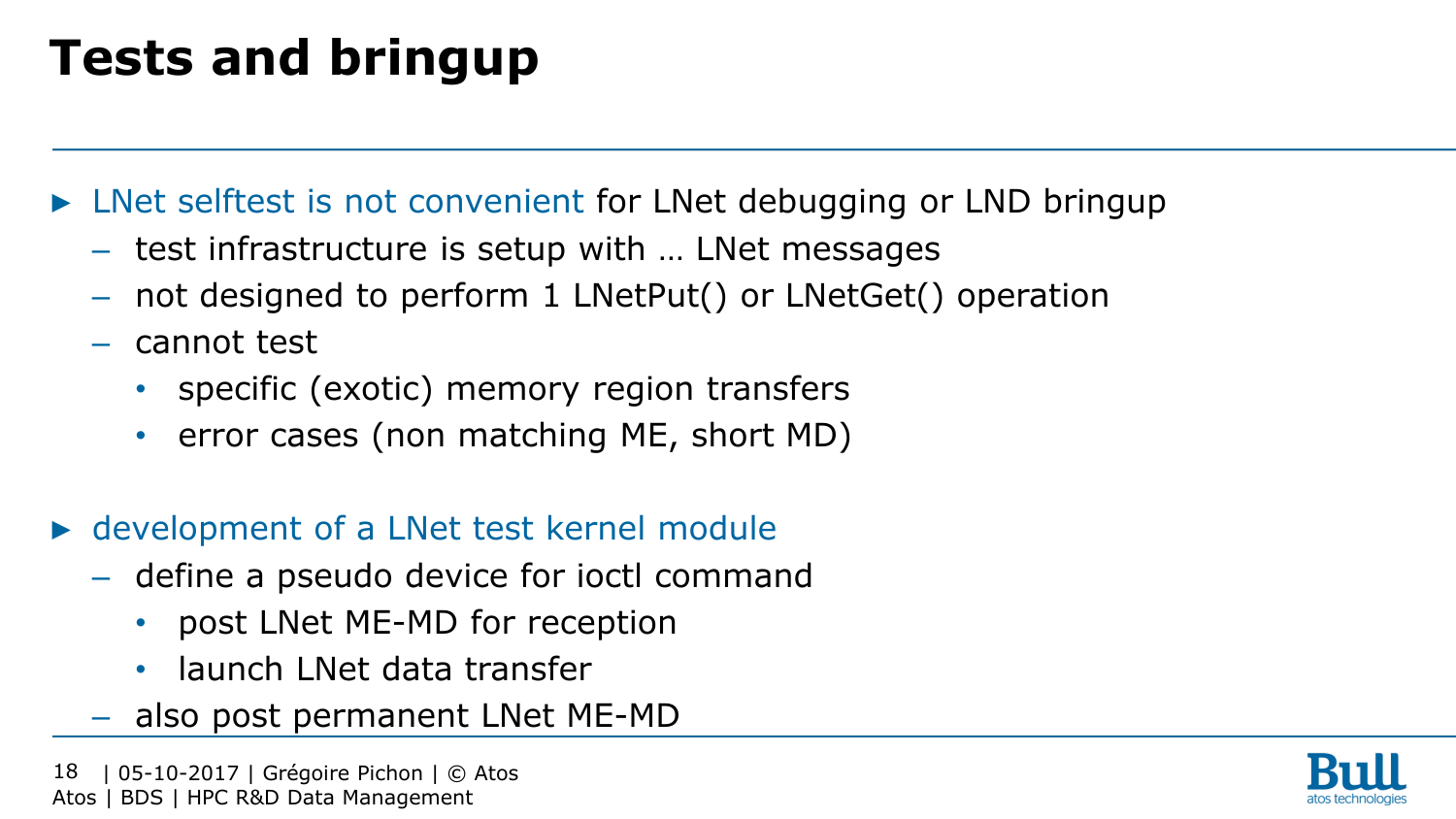## Opportunities offered by modern Interconnects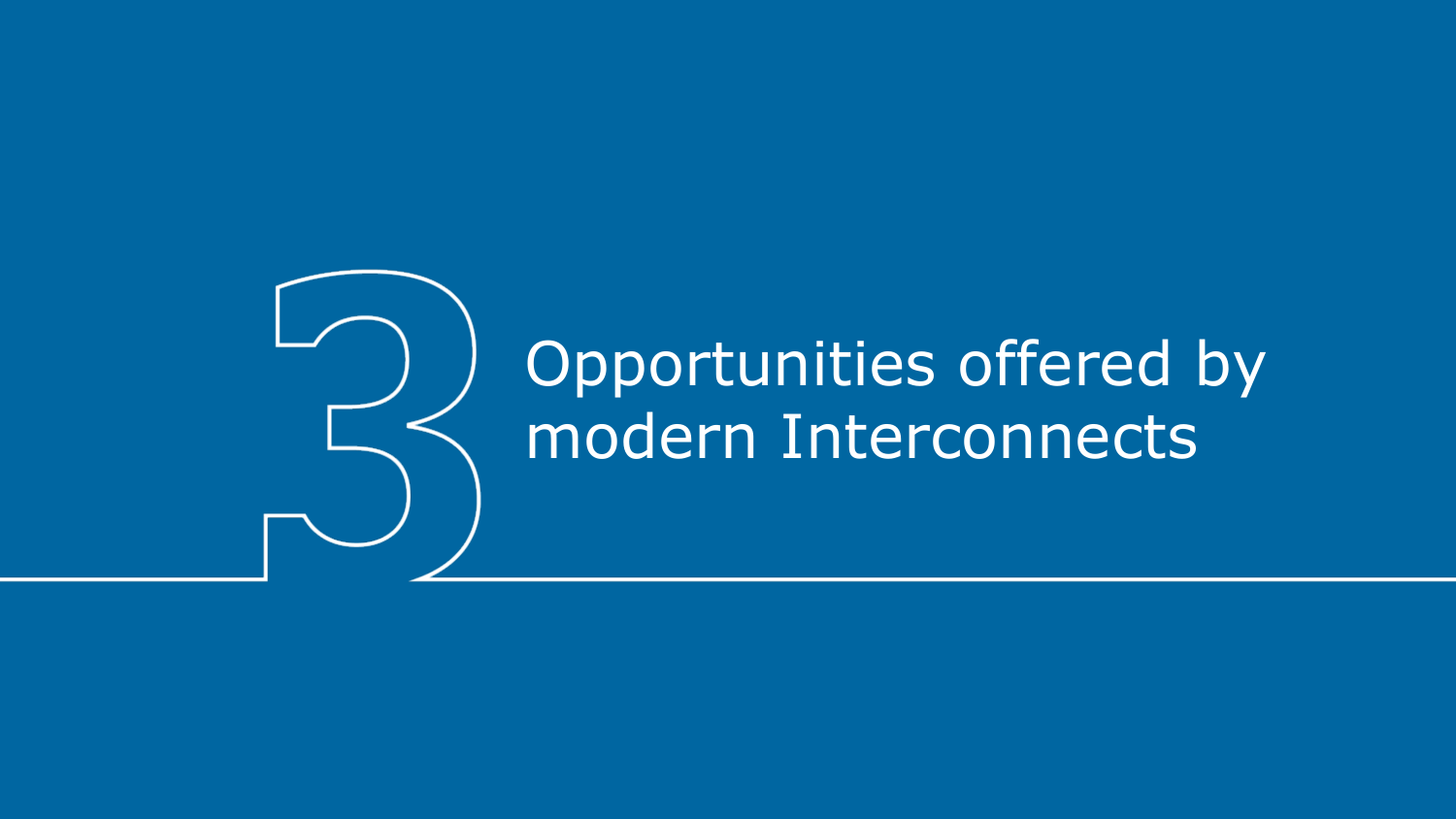## **Network advanced features (1)**

### **… that Lustre could benefit**

### ▶ **Atomic operations**

- atomically read and update data located in remote memory regions
- host bypass, low latency
- operations
	- min, max, sum, prod, or, and, swap, conditional swap, …
- usage
	- distributed lock
	- object sequence number
- LNetAtomic(), LNetFetchAtomic(), LNetSwap()



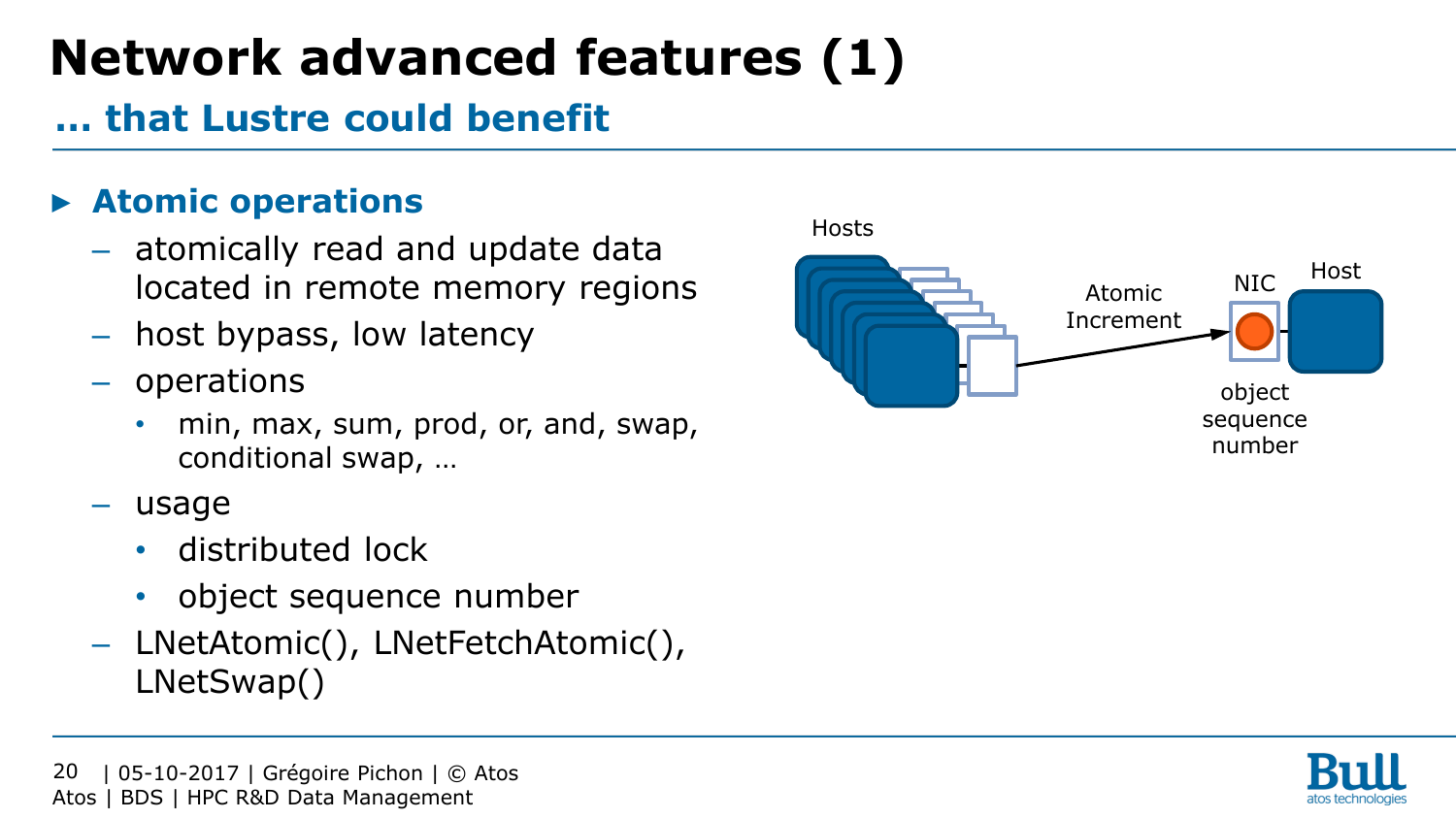## **Network advanced features (2)**

### **… that Lustre could benefit**

### ▶ **Triggered operations**

- setup operations triggered by incoming messages
- host bypass, low latency
- usage:
	- tree based reduction
	- recovery synchronization
- LNetTriggeredPut(), LNetTriggeredAtomic()